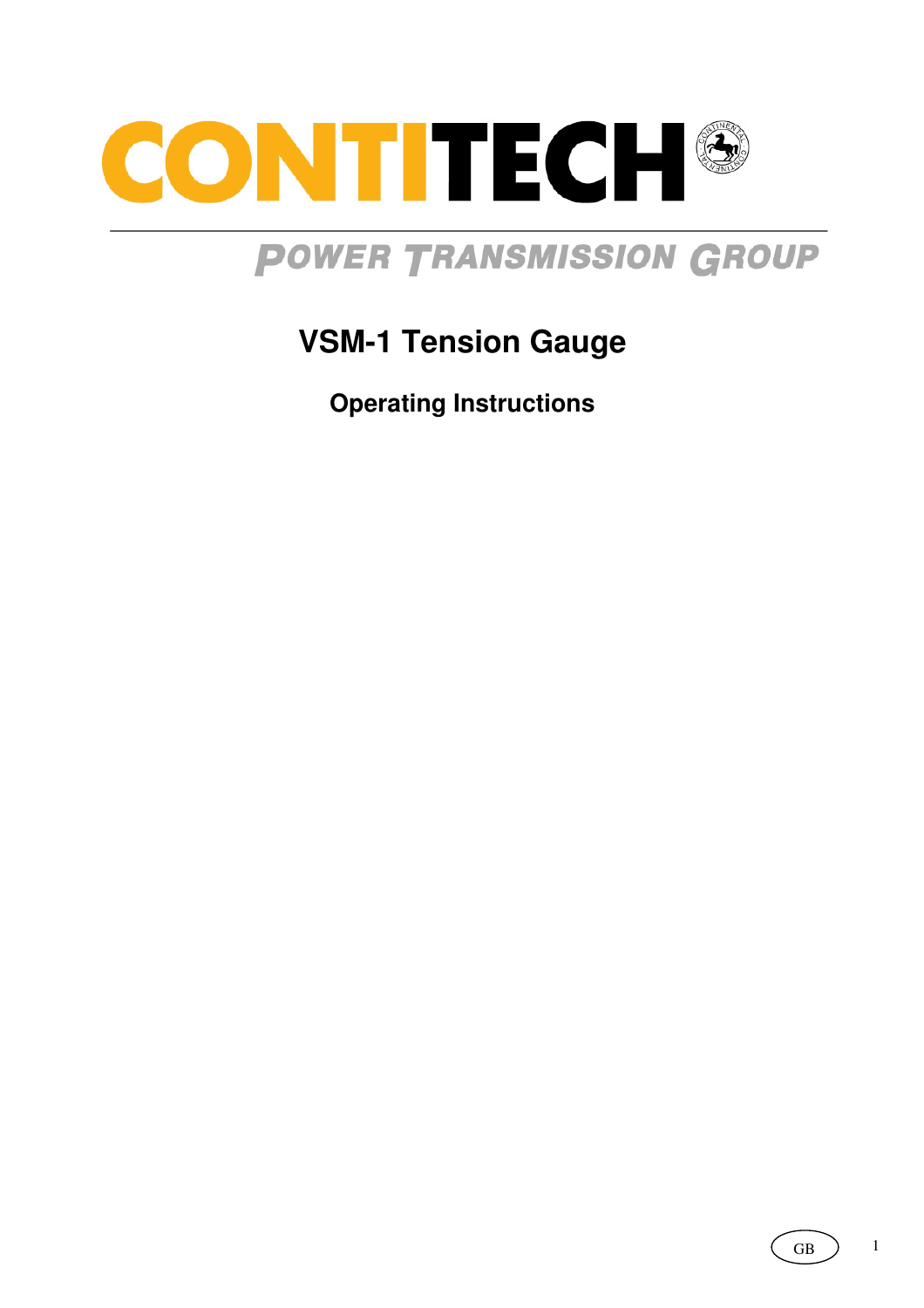### **CONTI VSM-1 Tension Gauge**

#### **Operating Instructions**

The VSM-1 tension gauge is a fully electronic measuring device specially designed for measuring the tension of timing belts, V-ribbed belts and V-belts. The use of a microcontroller enables highly accurate and highly reproducible results. The display shows the natural frequency of forced vibrations on the free span length, from which you can then very easily calculate the initial tension in the belt.



Where  $F_{stat}$  = static belt tension in N  $m =$  belt weight in kg/m  $L_f$  = free span length in m  $f =$  natural frequency in Hz

#### **Proceed as follows to measure the frequency:**

- 1. Make sure that the drive system you are measuring is stationary. Never measure a belt drive that is still in operation!
- 2. Switch on the tension gauge by means of the ON/OFF switch. The device will first perform a power-on self test, and, if the switch is kept pressed, will also show the state of battery charge in mV. Let go of the switch.
- 3. The gauge is ready to start measurement when 0000 appears in the display.
- 4. Hold the gauge over the flat side of the belt half to be measured so that the sensor at the top of the flexible arm is centered above the section to be measured at a distance of about 1...20 mm. The most suitable measuring distance may vary depending on the colour and material of the belt. Generally, it applies that with light coloured materials having good reflection properties the sensor can be held further away from the belt (about 10...20 mm). With dark materials and a low reflectivity, the sensor must be closer to the belt (1...5 mm). A red beam spot on the belt shows the position of the sensors above the belt. Care must be taken to ensure that the sensor head is held parallel to the back of the belt (see diagram). Strike the belt so that it starts to vibrate. Try to generate uniform vibrating motion with a sufficiently high amplitude. You will find it easier to start belt vibration by hitting the belt with a tool, like the head of a screwdriver for instance.
- 5. The vibration frequency in Hz is indicated in the display. An acoustic signal confirms that the measurement was successful.

6. If the belt is still vibrating sufficiently after the first measurement, further measurements will be displayed automatically. Once the vibrations die down, the last measurement will remain displayed.

7. When you have finished, press the ON/OFF switch to turn the device off again.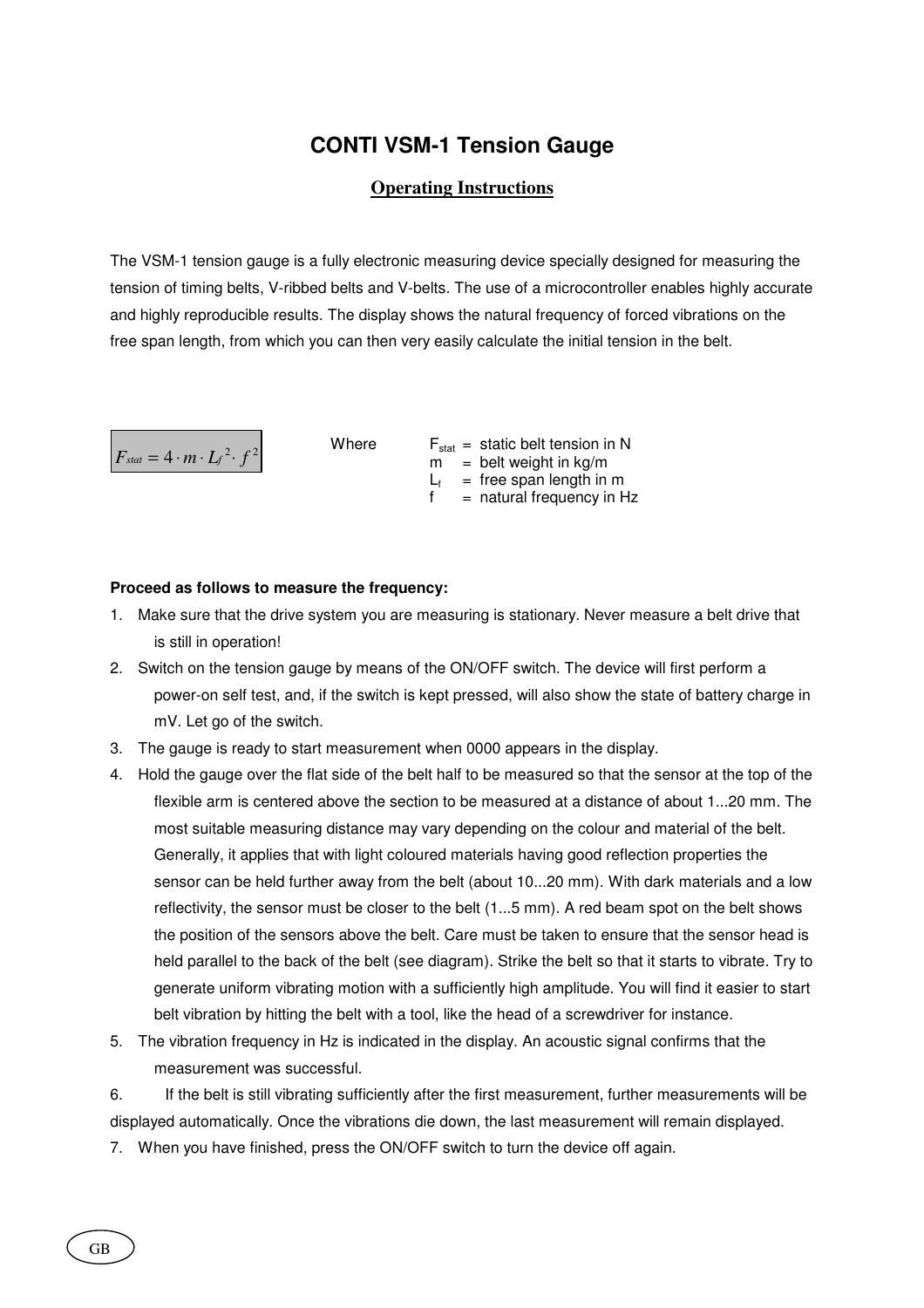#### **Display Information:**

- 1. The battery charge state is indicated in the display if the ON/OFF switch is kept pressed when switching on the device: 8250, for example, means 8250 mV or 8.25 V.
- 2. Display indicates 0000: the gauge is ready to start taking measurements.
- 3. Display indicates FEbA: operating voltage is too low; the device will switch itself off after 3 seconds. This happens when battery voltage drops to below 6.8 V.

#### **Handling Advice:**

1. The device has an automatic shutoff feature after a 1 minute period of non-use in order to save the battery.

2. If no measurement is indicated in the display, the cause may be non-uniform belt vibrations with an insufficient amplitude. To remedy this

- strike the belt with more force, or
- hold the sensor closer to the belt
- 3. Only change the battery when the device is switched off.
- 4. If the device is used properly, it will operate without any problems at a battery voltage of 6.8 V and higher.
- 5. In the event that successively displayed measurements continue to be non-reproducible, it may be assumed that either belt vibration measurement is being prevented/affected by strong extraneous light or the belt is not vibrating freely at a sufficient amplitude. In this case, screen the device from any disturbing sources of light or switch them off altogether, and make sure that the belt is vibrating evenly.
- 6. If no measurement takes place, check that the measuring head sensors show no signs of dirt accumulation. If necessary they can easily be cleaned with a soft cloth (do not use a solvent!).

#### **Important Precautions:**

- Keep this device protected from moisture and heavy impact!
- The device must not come into contact with solvents or corrosive liquids!
- Make sure the device is protected from dirt and direct sunlight.
- Never conduct measurements while the drive is still running!
- Hold the sensor head above the belt so that a symmetrical cone of light appears in both side section planes. The illustrations on the back of these instructions show how to position the sensor correctly.

Example: Conducting measurements on a timing belt